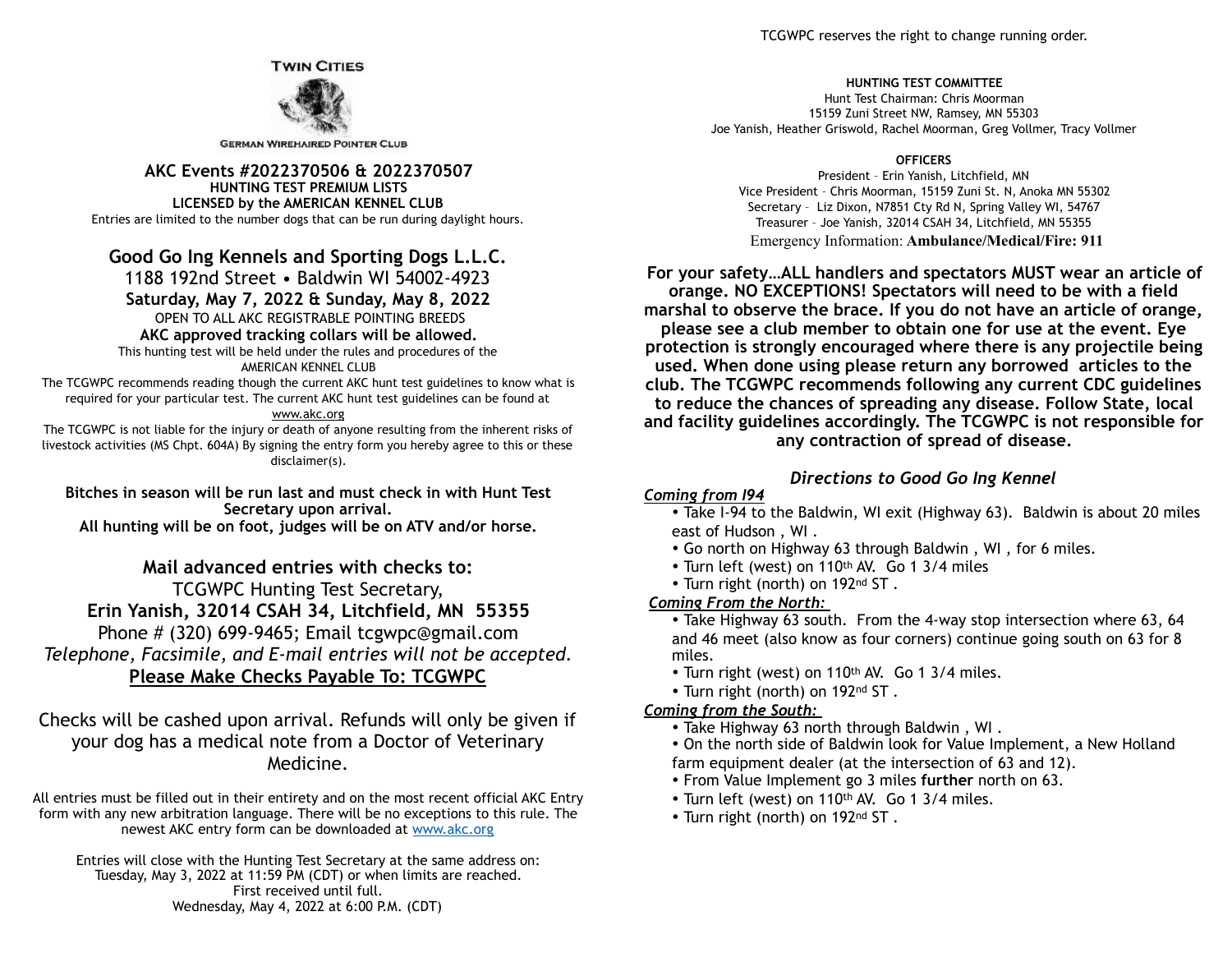### **Saturday, May 7, 2022**

AKC Event #2022370506 TESTS, SCHEDULES AND FEES AKC Master **Hunting Test (\$60)**: **Starts at 7:00 AM(CDT)**, Sunday, May 8, 2022. **Senior Hunting Test (\$60)** to follow Master. **Junior Hunting Test (\$60)** to follow Senior. \*Dogs handled by junior handlers (\$30 JH, SH, MH)**.**

Master, senior and junior will be run on a continuous course. Quail and/or pheasant and/or chukar will be released in all tests. Native gamebirds may be found and used throughout the course. *The hunt test committee reserves the right to change the course and/or running order.* 

Thirty-minute minimum brace for master and senior hunting test. Fifteenminute minimum brace for junior hunting test.

Hunt Test Marshals: Club Members - Captain of Gunners: Joe Yanish

#### **JUDGES ASSIGNMENTS:**

104527 Ted Wentink, 4804 10th Ave. S, Minneapolis, MN - JH/SH/MH 91100 Trish Burdin,2021 Park Street, St. Peter, MN 56082 JH/SH/MH

### **Sunday,May 8, 2022**

AKC Event #2022370507 TESTS, SCHEDULES AND FEES AKC Master **Hunting Test (\$60)**: **Starts at 7:00 AM(CDT)**, Sunday, May 8, 2022. **Senior Hunting Test (\$60)** to follow Master. **Junior Hunting Test (\$60)** to follow Senior. \*Dogs handled by junior handlers (\$30 JH, SH, MH).

Master, senior and junior will be run on a continuous course. Quail and/or pheasant and/or chukar will be released in all tests. Native gamebirds may be found and used throughout the course. *The hunt test committee reserves the right to change the course and/or running order.* 

Thirty-minute minimum brace for master and senior hunting test. Fifteenminute minimum brace for junior hunting test.

Hunt Test Marshals: Club Members Captain of Gunners: Joe Yanish **JUDGES ASSIGNMENTS:** 

104523 Laura Boekmann, W18676 Leomard Rd., Osseo, WI - JH/SH/MH 91100 Trish Burdin,2021 Park Street, St. Peter, MN 56082 JH/SH/MH

# **Official American Kennel Club® FIELD TRIAL or HUNT TEST Entry Form**

| Club:<br>Twin Cities GWP Club                                                                                                                                                                                                                                                                                                                                                                                                                                                                                                                                                                                                                                                                                                                                                                                                                                                                                                                                                                                                                                                                                                                                                                                                                                                                                                                                                                                                                                                                                                                                                                                                                                                                                                                                                                                                                                                                                                                                                                                                                                                                                                                                                                                                                                                                                                                                                                                                                                                                                                                                                                                                                                                                                                                                                                                                                                                                                                                                                                                                                                                 |                                 |                                                                | Date(s):  |               |                             | Event #:       |                    |  |
|-------------------------------------------------------------------------------------------------------------------------------------------------------------------------------------------------------------------------------------------------------------------------------------------------------------------------------------------------------------------------------------------------------------------------------------------------------------------------------------------------------------------------------------------------------------------------------------------------------------------------------------------------------------------------------------------------------------------------------------------------------------------------------------------------------------------------------------------------------------------------------------------------------------------------------------------------------------------------------------------------------------------------------------------------------------------------------------------------------------------------------------------------------------------------------------------------------------------------------------------------------------------------------------------------------------------------------------------------------------------------------------------------------------------------------------------------------------------------------------------------------------------------------------------------------------------------------------------------------------------------------------------------------------------------------------------------------------------------------------------------------------------------------------------------------------------------------------------------------------------------------------------------------------------------------------------------------------------------------------------------------------------------------------------------------------------------------------------------------------------------------------------------------------------------------------------------------------------------------------------------------------------------------------------------------------------------------------------------------------------------------------------------------------------------------------------------------------------------------------------------------------------------------------------------------------------------------------------------------------------------------------------------------------------------------------------------------------------------------------------------------------------------------------------------------------------------------------------------------------------------------------------------------------------------------------------------------------------------------------------------------------------------------------------------------------------------------|---------------------------------|----------------------------------------------------------------|-----------|---------------|-----------------------------|----------------|--------------------|--|
| Location:<br>Good Go Ing Kennel, Baldwin WI                                                                                                                                                                                                                                                                                                                                                                                                                                                                                                                                                                                                                                                                                                                                                                                                                                                                                                                                                                                                                                                                                                                                                                                                                                                                                                                                                                                                                                                                                                                                                                                                                                                                                                                                                                                                                                                                                                                                                                                                                                                                                                                                                                                                                                                                                                                                                                                                                                                                                                                                                                                                                                                                                                                                                                                                                                                                                                                                                                                                                                   | Event type<br><b>Water Test</b> |                                                                |           |               | Enter in Stake/Test:        |                |                    |  |
| Beagle Trials ONLY:<br>Male<br>Retriever Trials ONLY this dog is qualified for (check answer):<br>Limited All-Age Stake:<br><b>YES</b>                                                                                                                                                                                                                                                                                                                                                                                                                                                                                                                                                                                                                                                                                                                                                                                                                                                                                                                                                                                                                                                                                                                                                                                                                                                                                                                                                                                                                                                                                                                                                                                                                                                                                                                                                                                                                                                                                                                                                                                                                                                                                                                                                                                                                                                                                                                                                                                                                                                                                                                                                                                                                                                                                                                                                                                                                                                                                                                                        | Female 13" Class<br><b>NO</b>   | Restricted All-Age Stake: YES NO Special All-Age Stake: YES NO | 15" Class |               |                             |                |                    |  |
| $AKC^{\otimes}$ No.                                                                                                                                                                                                                                                                                                                                                                                                                                                                                                                                                                                                                                                                                                                                                                                                                                                                                                                                                                                                                                                                                                                                                                                                                                                                                                                                                                                                                                                                                                                                                                                                                                                                                                                                                                                                                                                                                                                                                                                                                                                                                                                                                                                                                                                                                                                                                                                                                                                                                                                                                                                                                                                                                                                                                                                                                                                                                                                                                                                                                                                           | Foreign & List Country:         |                                                                |           | amount of: \$ | I enclose entry fees in the |                | Water test<br>\$25 |  |
| Name of Jr. Handler (if any):                                                                                                                                                                                                                                                                                                                                                                                                                                                                                                                                                                                                                                                                                                                                                                                                                                                                                                                                                                                                                                                                                                                                                                                                                                                                                                                                                                                                                                                                                                                                                                                                                                                                                                                                                                                                                                                                                                                                                                                                                                                                                                                                                                                                                                                                                                                                                                                                                                                                                                                                                                                                                                                                                                                                                                                                                                                                                                                                                                                                                                                 |                                 |                                                                |           |               | Jr. Handler #:              |                |                    |  |
| Full<br>Name                                                                                                                                                                                                                                                                                                                                                                                                                                                                                                                                                                                                                                                                                                                                                                                                                                                                                                                                                                                                                                                                                                                                                                                                                                                                                                                                                                                                                                                                                                                                                                                                                                                                                                                                                                                                                                                                                                                                                                                                                                                                                                                                                                                                                                                                                                                                                                                                                                                                                                                                                                                                                                                                                                                                                                                                                                                                                                                                                                                                                                                                  |                                 |                                                                |           |               |                             |                |                    |  |
| Breed:                                                                                                                                                                                                                                                                                                                                                                                                                                                                                                                                                                                                                                                                                                                                                                                                                                                                                                                                                                                                                                                                                                                                                                                                                                                                                                                                                                                                                                                                                                                                                                                                                                                                                                                                                                                                                                                                                                                                                                                                                                                                                                                                                                                                                                                                                                                                                                                                                                                                                                                                                                                                                                                                                                                                                                                                                                                                                                                                                                                                                                                                        |                                 |                                                                |           | Sex:          |                             | Date of Birth: |                    |  |
| Sire:                                                                                                                                                                                                                                                                                                                                                                                                                                                                                                                                                                                                                                                                                                                                                                                                                                                                                                                                                                                                                                                                                                                                                                                                                                                                                                                                                                                                                                                                                                                                                                                                                                                                                                                                                                                                                                                                                                                                                                                                                                                                                                                                                                                                                                                                                                                                                                                                                                                                                                                                                                                                                                                                                                                                                                                                                                                                                                                                                                                                                                                                         |                                 |                                                                |           |               |                             |                |                    |  |
| Dam:                                                                                                                                                                                                                                                                                                                                                                                                                                                                                                                                                                                                                                                                                                                                                                                                                                                                                                                                                                                                                                                                                                                                                                                                                                                                                                                                                                                                                                                                                                                                                                                                                                                                                                                                                                                                                                                                                                                                                                                                                                                                                                                                                                                                                                                                                                                                                                                                                                                                                                                                                                                                                                                                                                                                                                                                                                                                                                                                                                                                                                                                          |                                 |                                                                |           |               |                             |                |                    |  |
| Name of Breeder:                                                                                                                                                                                                                                                                                                                                                                                                                                                                                                                                                                                                                                                                                                                                                                                                                                                                                                                                                                                                                                                                                                                                                                                                                                                                                                                                                                                                                                                                                                                                                                                                                                                                                                                                                                                                                                                                                                                                                                                                                                                                                                                                                                                                                                                                                                                                                                                                                                                                                                                                                                                                                                                                                                                                                                                                                                                                                                                                                                                                                                                              |                                 |                                                                |           |               |                             |                |                    |  |
| Actual Owner(s):                                                                                                                                                                                                                                                                                                                                                                                                                                                                                                                                                                                                                                                                                                                                                                                                                                                                                                                                                                                                                                                                                                                                                                                                                                                                                                                                                                                                                                                                                                                                                                                                                                                                                                                                                                                                                                                                                                                                                                                                                                                                                                                                                                                                                                                                                                                                                                                                                                                                                                                                                                                                                                                                                                                                                                                                                                                                                                                                                                                                                                                              |                                 |                                                                |           |               |                             |                |                    |  |
| Owner's Address:                                                                                                                                                                                                                                                                                                                                                                                                                                                                                                                                                                                                                                                                                                                                                                                                                                                                                                                                                                                                                                                                                                                                                                                                                                                                                                                                                                                                                                                                                                                                                                                                                                                                                                                                                                                                                                                                                                                                                                                                                                                                                                                                                                                                                                                                                                                                                                                                                                                                                                                                                                                                                                                                                                                                                                                                                                                                                                                                                                                                                                                              |                                 |                                                                |           |               |                             |                |                    |  |
| City:                                                                                                                                                                                                                                                                                                                                                                                                                                                                                                                                                                                                                                                                                                                                                                                                                                                                                                                                                                                                                                                                                                                                                                                                                                                                                                                                                                                                                                                                                                                                                                                                                                                                                                                                                                                                                                                                                                                                                                                                                                                                                                                                                                                                                                                                                                                                                                                                                                                                                                                                                                                                                                                                                                                                                                                                                                                                                                                                                                                                                                                                         |                                 | State:                                                         |           | Zip:          |                             |                |                    |  |
| Name of Owner's Agent/Handler:                                                                                                                                                                                                                                                                                                                                                                                                                                                                                                                                                                                                                                                                                                                                                                                                                                                                                                                                                                                                                                                                                                                                                                                                                                                                                                                                                                                                                                                                                                                                                                                                                                                                                                                                                                                                                                                                                                                                                                                                                                                                                                                                                                                                                                                                                                                                                                                                                                                                                                                                                                                                                                                                                                                                                                                                                                                                                                                                                                                                                                                |                                 |                                                                |           |               |                             |                |                    |  |
| AKC Rules, Regulations, Policies and Guidelines are available on the American Kennel Club website: www.akc.org<br>I certify that I am the actual owner of the dog, or that I am the duly authorized agent of the actual owner whose name I have entered above. In consideration of the acceptance of this entry, I (we)<br>agree to abide by the rules and regulations of The American Kennel Club in effect at the time of this event, and any additional rules and regulations appearing in the premium list of this event and entry form and any decis<br>that the club holding this event has the right to refuse this entry for cause which the club shall deem sufficient. I (we) certify and represent that the dog entered is not a hazard to persons or other dogs. In considerati<br>this event and of the opportunity to have the dog judged and to win prizes, ribbons, or trophies, I (we) agree to hold the AKC, the event-giving club, their members, directors, governors, officers, agents, superintenderts<br>the premises and any provider of services that are necessary to hold this event and any employees or volunteers of the aforementioned parties, and any AKC approved judge, judging at this event, harmless from any daim for l<br>have been caused directly or indirectly to any person or thing by the act of this dog while in or about the event premises or grounds or near any entrance thereto, and I (we) personally assume all responsibility and faishl<br>the abrementoned parties harmless from any claim for loss, injury or damage to this dog. Additionaly, I (we) hereby assume the sole responsibility for and agree to indemnify defend and save the abrementoned parties harmles<br>expense (induding legal fees) by reason of the lability imposed by law upon any of the aforementioned parties for damage because of bodly injuries, induding death at any time resulting therefrom, sustained by any person or<br>or on account of damage to property, arising out of or in consequence of my (our) participation in this event, however such, injuries, death or property damage may be caused, and whether or not the same may have been cause<br>caused by the neglgence of the aforementioned parties or any of their employees, agents, or any other person. I (we) agree that the determination of whether the injury is serious shall be made by the event veterinarian and<br>AGREE THAT ANY CAUSE OF ACTION, CONTROVERSY OR CLAIM ARISING OUT OF OR RELATED TO THE ENTRY, EXHIBITION OR ATTENDANCE AT THE EVENT BETWEEN<br>THE AKC AND THE EVENT-GIVING CLUB (UNLESS OTHERWISE STATED IN THIS PREMIUM LIST) AND MYSELF (OURSELVES) OR AS TO THE CONSTRUCTION.<br>INTERPRETATION AND EFFECT OF THIS AGREEMENT SHALL BE SETTLED BY ARBITRATION PURSUANT TO THE APPLICABLE RULES OF THE AMERICAN ARBITRATION<br>ASSOCIATION. HOWEVER, PRIOR TO ARBITRATION ALL APPLICABLE AKC BYLAWS, RULES, REGULATIONS AND PROCEDURES MUST FIRST BE FOLLOWED AS SET<br>FORTH IN THE AKC CHARTER AND BYLAWS, RULES, REGULATIONS, |                                 | <b>AGREEMEN</b><br>т                                           |           |               |                             |                |                    |  |
| Signature of owner or his<br>agent duly authorized to make this entry:                                                                                                                                                                                                                                                                                                                                                                                                                                                                                                                                                                                                                                                                                                                                                                                                                                                                                                                                                                                                                                                                                                                                                                                                                                                                                                                                                                                                                                                                                                                                                                                                                                                                                                                                                                                                                                                                                                                                                                                                                                                                                                                                                                                                                                                                                                                                                                                                                                                                                                                                                                                                                                                                                                                                                                                                                                                                                                                                                                                                        |                                 |                                                                |           |               |                             |                |                    |  |
| Tel:                                                                                                                                                                                                                                                                                                                                                                                                                                                                                                                                                                                                                                                                                                                                                                                                                                                                                                                                                                                                                                                                                                                                                                                                                                                                                                                                                                                                                                                                                                                                                                                                                                                                                                                                                                                                                                                                                                                                                                                                                                                                                                                                                                                                                                                                                                                                                                                                                                                                                                                                                                                                                                                                                                                                                                                                                                                                                                                                                                                                                                                                          | Email:                          |                                                                |           |               |                             |                |                    |  |